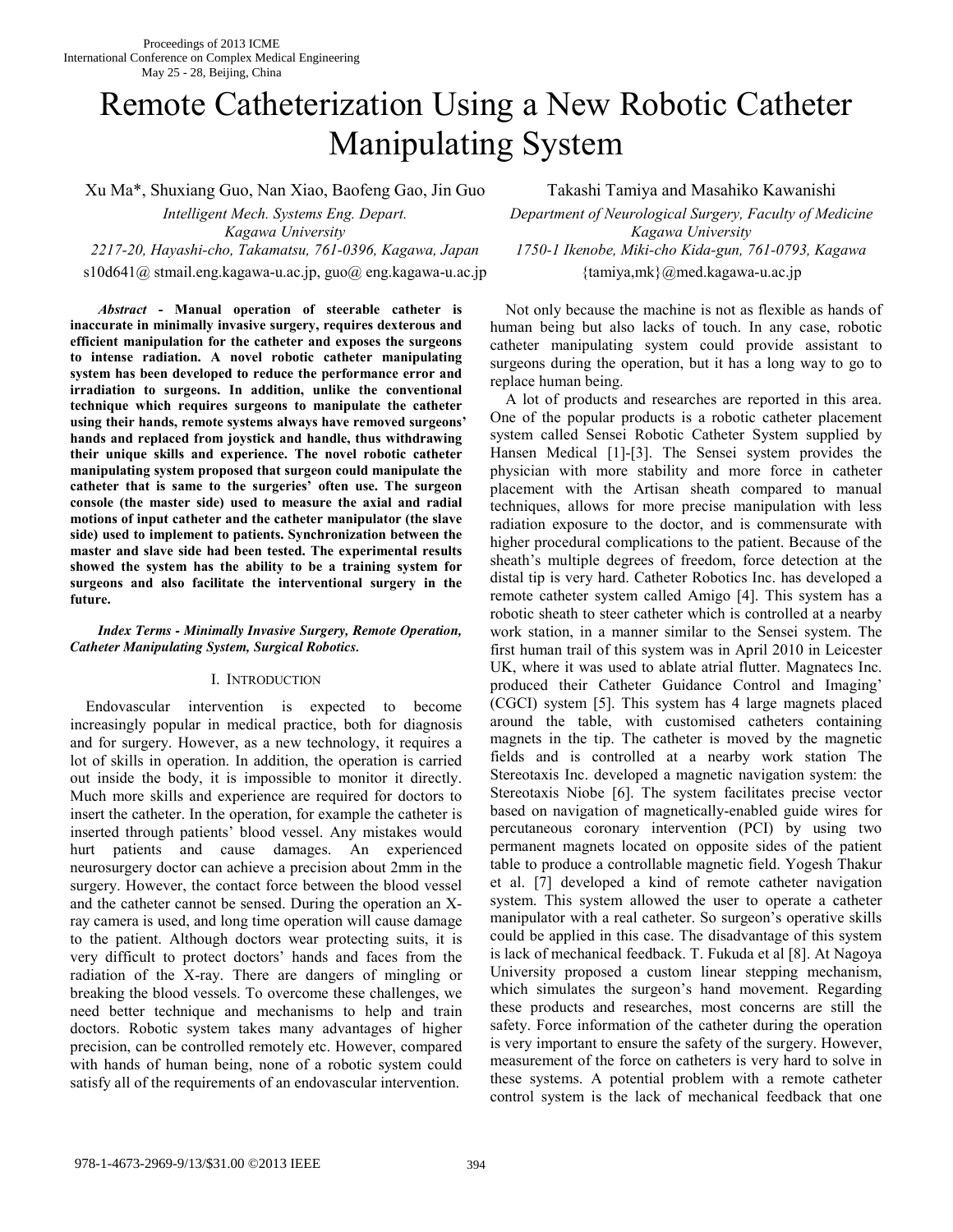would receive from manually controlling a catheter [9]-[14], [16], [18].



Fig.1 The robotic catheter manipulating system

Unlike the conventional bedside technique, which requires surgeons to manipulate a catheter using their hands, employment of these remote manipulating systems removes the catheter from the surgeon's hands, thus removing his/her dexterous and intuitive skills from the procedure. Furthermore, the technological complexities of these systems may require long training times to ensure that the surgeons are skilled in their use. For example, a study conducted by Schiemann *et al*. [20] demonstrated that equivalent navigation efficacy was achieved when comparing conventional navigation to remote navigation using the Niobe system in a glass phantom, after six months of surgeon training on the system. Therefore, it should be beneficial if a catheter manipulating system incorporated the dexterous skill set of an experienced surgeon during the procedure.

In this paper, a new prototype robotic catheter manipulating system has been designed and constructed based on the requirements for the endovascular surgery. Compared with robots mentioned above, our system features a slave manipulator that consists of one movement stage and one rotation stage, allowing for steering and inserting the catheter simultaneously as Fig.1 (b) show. Also, the slave has a new developed force feedback measurement mechanism to monitor the proximal force which has been generated during the inserting catheter and provide the force feedback to the surgeon. The robotic catheter manipulating system has a master controller called surgeon console described in Fig. 1(a), using two motion-sensing devices via control unit DSP to communicate the position and rotation information with slave

side. The results of synchronization experiments had to evaluate the accuracy and precision of sensed and replicated motions.

## II. ROBOTIC CATHETER MANIPULATING SYSTEM

The catheter manipulating system was designed with the structure of master and slave. The surgeon console of the system is the master side and the catheter manipulator is the slave side. Moving mode of the catheter manipulator is designed as well as the surgeon console. The movable parts of surgeon console and catheter manipulator keep the same displacement, speed and rotational angles, therefore, the surgeon would operate the system smoothly and easily. Each of surgeon console and catheter manipulator side employs a DSP (TI, TMS320F28335) as their control unit. An internet based communication was built between the surgeon console and the catheter manipulator, the sketch map of the communication is shown in Fig.2. The surgeon console side sends axial displacement and rotational angle of the catheter to the catheter manipulator. At the same time, the catheter manipulator sends force information back to the surgeon console. Serial communication is adopted between PC (HP Z400, Intel Xeon CUP 2.67GHz speed with 3GB RAM) and control unit of the mechanism. The baud rate of the serial is set to 19200 [15], [17], [19].



Fig.2 The communication sketch map

To ensure remote operation using this system is appreciable with conventional bedside operation, the following criteria were used in the design process.

1) The system should be compatible with generic 6-7F (diameter: 2-2.3mm) catheters, sizes common in interventional surgery.

2) Axial motion and radial motion should not be hindered by either the surgeon console and catheter manipulator.

3) Accuracy of axial movement: 1mm for 1.5m catheter

4) Accuracy of radial movement: below  $3^0$ 

5) Synchronization performance between surgeon console and catheter manipulator

## *A. The Catheter Manipulator*

Fig.3 shows the catheter manipulator. This part is placed in the patient side. The catheter is inserted by using this mechanism. This part contains two DOFs, one is axial movement alone the frame, and the other one is rotational movement. Two graspers are placed at this part. The surgeon can drive the catheter to move along both axial and radial direction when the catheter is clamped by grasper 1. The catheter keeps its position and the catheter driven part can move freely when the catheter is clamped by grasper 2. Inserting motion of the catheter is as shown in Fig.4.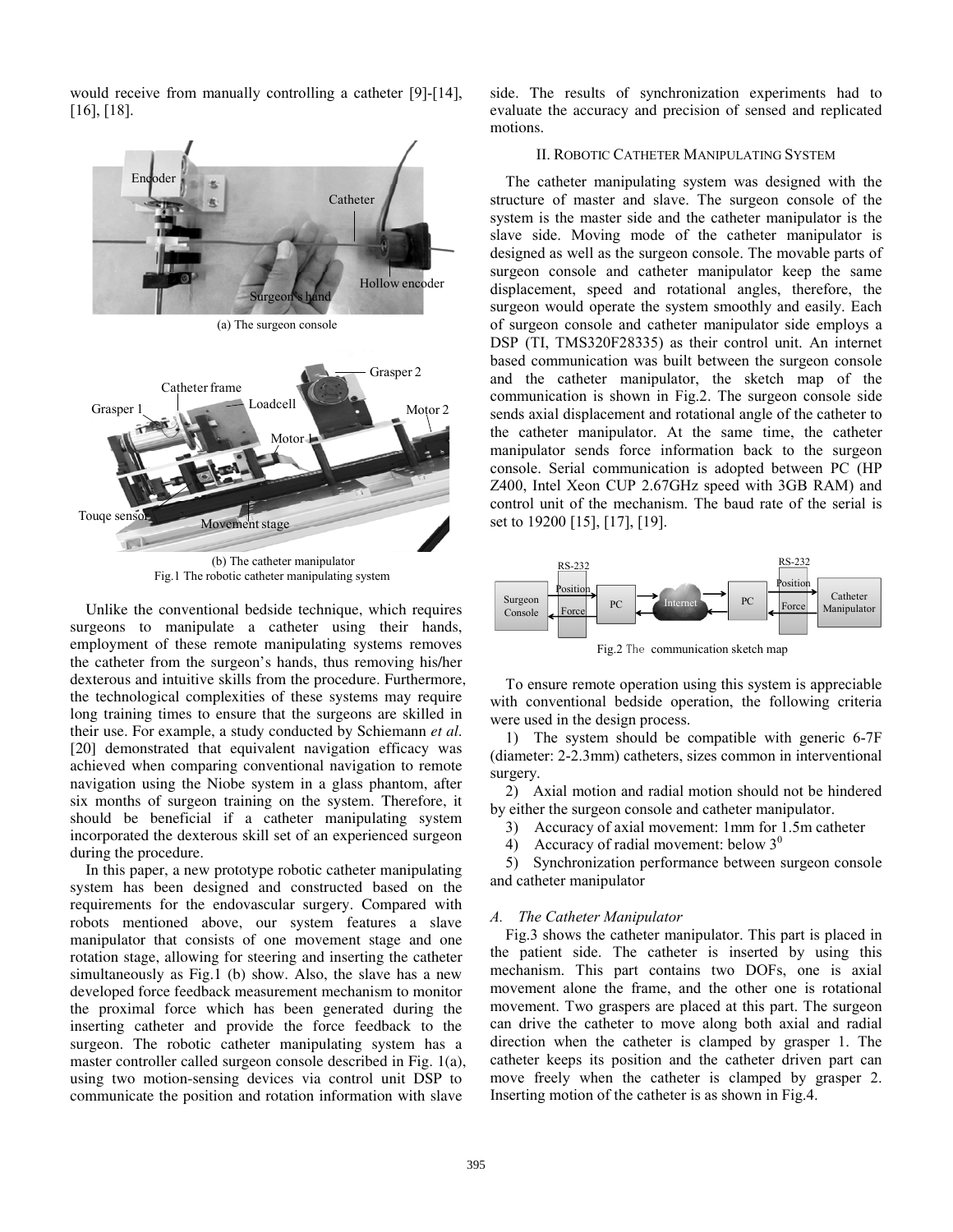To realize axial movement, all catheter driven parts are placed and fixed on a movement stage (the plate under motor 1 in Fig.3). The movement stage is driven by a screw which is driven by a stepping motor (motor 2 in Fig.3). On the other hand, a dc motor (motor 1 in Fig.3) is employed to realize the radial movement of the catheter. The dc motor is coupled to the catheter frame by two pulleys which are coupled by a belt with teeth. The catheter is driven to be rotated by motor 1 when the catheter is fixed on the frame by grasper1.



Fig.4 The insertion motion

Torque sensor is applied in this system to measure the torque information during the operation. The torque information will be sent to the surgeon console and generate a torque feedback to the surgeon. The torque sensor is linked to motor 1 and the shaft of the pulley below. The resisting torque of the catheter can be transmitted to the torque sensor by coupled pulleys then measured by the torque sensor.

Resisting force acting on the catheter can be measured and will be sent back to the surgeon console and generated a haptic feedback to the surgeon. To measure the resisting force, a mechanism is designed as shown in Fig.5 in details. A loadcell which is fixed on the movement stage is employed to measure the resisting force. A clamp plate fixed on the loadcell is linked to the catheter frame which is supported by two bearings. The resisting force acting on the catheter in the axial direction can be detected by the loadcell when the catheter is fixed on the Fig.5: Force measurement mechanism frame. The clamp plate doesn't affect the rotating motion of the catheter frame [21], [22].

#### *B. The Surgeon console*

The prototype of surgeon console shown in Fig.6 is an electromechanical device that measures the axial and radial motion of the input and output catheter using two mechanically independent passive sensors. Each sensor contains a 2000 lines encoder, mechanically coupled to the catheter. Axial position of the catheter is measured using a mechanical structure that converts the axial motion of the catheter to a rotational motion of the shaft of an optical encoder (Rotary encoder, MES2000P, Japan) using two rollers which mechanically couple to the catheter described in Fig.7 (a). One of the rollers (the main roller1) is directly coupled to the encoder, while the second idler roller2 passively ensures continuous contact between the primary roller and catheter. The position of the second roller is adjustable to allow variable contact friction between the catheter and the primary roller. The rollers were manufactured from MISUMI Corporation to ensure dimensional stability and the material is rubber. The axial position of the input catheter's shaft is determined as the product of roller circumference (approximate 75 mm). In the current implementation, detection of a single-counter increment yields a motion sensitivity of about 0.04 mm/count in the axial direction.



Fig.5 The force measurement mechanism

To measure radial motion, the catheter is used as a shaft to be coupled with the radial encoder shown in Fig.7 (b). A kind of hollow encoder (Rotary encoder, UN2000C4, Japan) is constructed to house catheter and coupling, which housed one screw. We processed the circular catheter into a irregular shapes, then the screw (diameter 2mm) can grip the catheter in the radial direction and holds it at the center of the encoder disk while allowing it to move freely in the axial direction; also, the screw which can be adjusted freely are loaded to ensure contact between the coupling and catheter. The outer edge of the coupling matching with hollow encoder enables the catheter to freely rotate the optical disk through the optical sensor. The radial position of the catheter can be measured directly by the encoder. In the current manipulation, detection of a single-counter increment yields a motion sensitivity of 0.18°/count in the radial direction.

### *C. Control of the system*

Control of the surgeon console and catheter manipulator is achieved through two DSPs (TI, TMS320F28335) via RS-232 serial communication. Control software was implemented using C language, to enable synchronized motion control in the axial and radial direction, device control was multithreaded. The axial and radial motions measured by two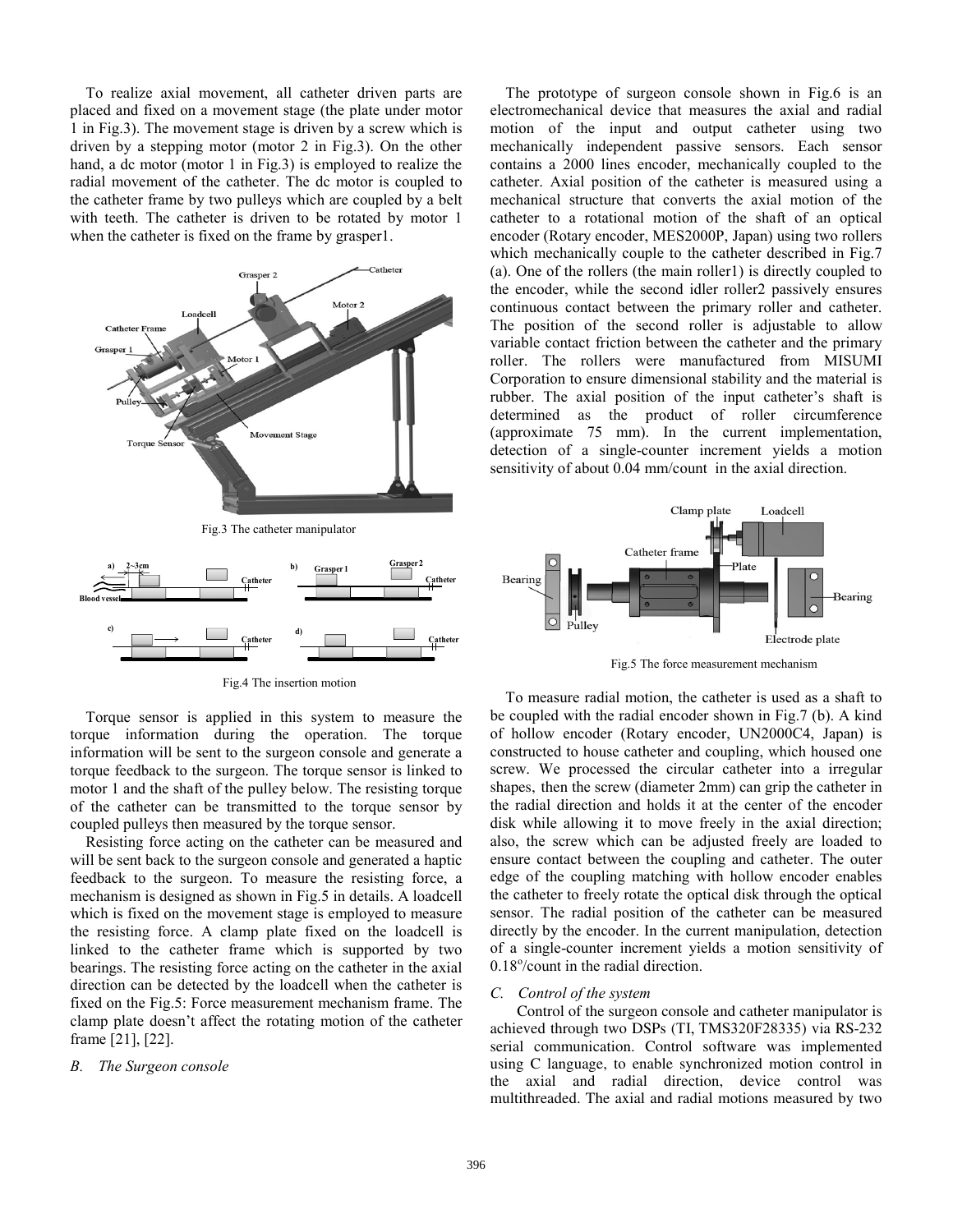encoders in the surgeon console are represented for  $P_{S(XX}$  [X<sub>M</sub>  $\Theta_{\text{M}}$ ] and solved to determine the corresponding position  $P_{\text{Parient}}$  $[X_s \Theta_s]$  of the catheter manipulator in motor space. The position of each component of surgeon console is sampled at 1ms intervals; the corresponding velocity and acceleration values are determined and commands are then transmitted to the catheter manipulator controllers at 10 ms intervals. In the catheter manipulator side, the PD control algorithm has been added to improve the tracking accuracy.



Fig.7 The schematic diagram of surgeon console

#### III. METHOD

### *A. The synchronization performance*

The delays of remote control can vary randomly and depend on the traffic conditions during the transmission times, thus making the representation of systems more complex. This difficulty is increased by the presence of package losses and vacant samplings.

In this paper, the synchronization experiments were carried out by using the catheter manipulating system. We just evaluated the tracking performance of the axial and radial displacement. The arrangement consists of a plant, with its sensor and actuator as shown in the Fig. 8. Due to the difficulty for controlling and measuring the network-induced delay in a real network, the network link between the master and slave is replaced by two delay generation structures, whose role is to collect the values in its input and transfer these values to its output, with controlled delays. These units of delay generation are composed of two first in first out (FIFO) buffers, one for the measured values and the other for control signal values. In this structure, all units have identical sampling period and the synchronization is guaranteed by the local and integrated arrangement of the elements. The sensor is time-driven and the actuator is event-driven, where the event is the arrival of a new control signal. At each sampling instant, measured values are added to buffer 1 and then transfer these to buffer 2. Thus, it can keep the synchronization both two sides.

Catheterization procedures are very commonly performed for diagnosis and treatment of diseases of the heart and vascular system. The catheterization procedure is generally initiated by inserting a catheter into a blood vessel in the patient's body. The catheter is then guided to the desired location, most commonly in one of the heart vessels or elsewhere in the vascular system. For the remote control of robotic catheter system, the synchronization performance between the master side and the slave side need to be evaluated to ensure the insertion procedures can be transmitted accurately to the patients. Firstly, we advanced and retreated the catheter many times. Then, we obtained and compared the axial displacement by encoders both in surgeon console side and catheter manipulator side. Similarly, the synchronization of rotation could be obtained.



IV. EXPERIMENTAL RESULTS

### *A. The synchronization performance*

In this experiment, we implemented synchronization experiment between the surgeon console and the catheter manipulator. The axial and radial displacement both of surgeon console and catheter manipulator was compared. Fig.9 showed the axial tracking experimental results. Similarly, the radial tracking experimental results was described in Fig. 10.

## V. CONCLUSIONS

In this paper, a novel robotic catheter manipulating system was proposed. We developed a high precision mechanical system to assist surgeon completing the surgery procedures during the operation.

The presented system is a unique platform that provides the surgeon with the ability to use their dexterous skills while performing catheter interventions from a location remote to the patient. The presented experiments have demonstrated the system's ability to drive catheter axial and radial motions remotely. Combining remote navigation, implementation with the surgeon's skill makes this system as an effective approach to reduce surgeon's radiation exposure and physical